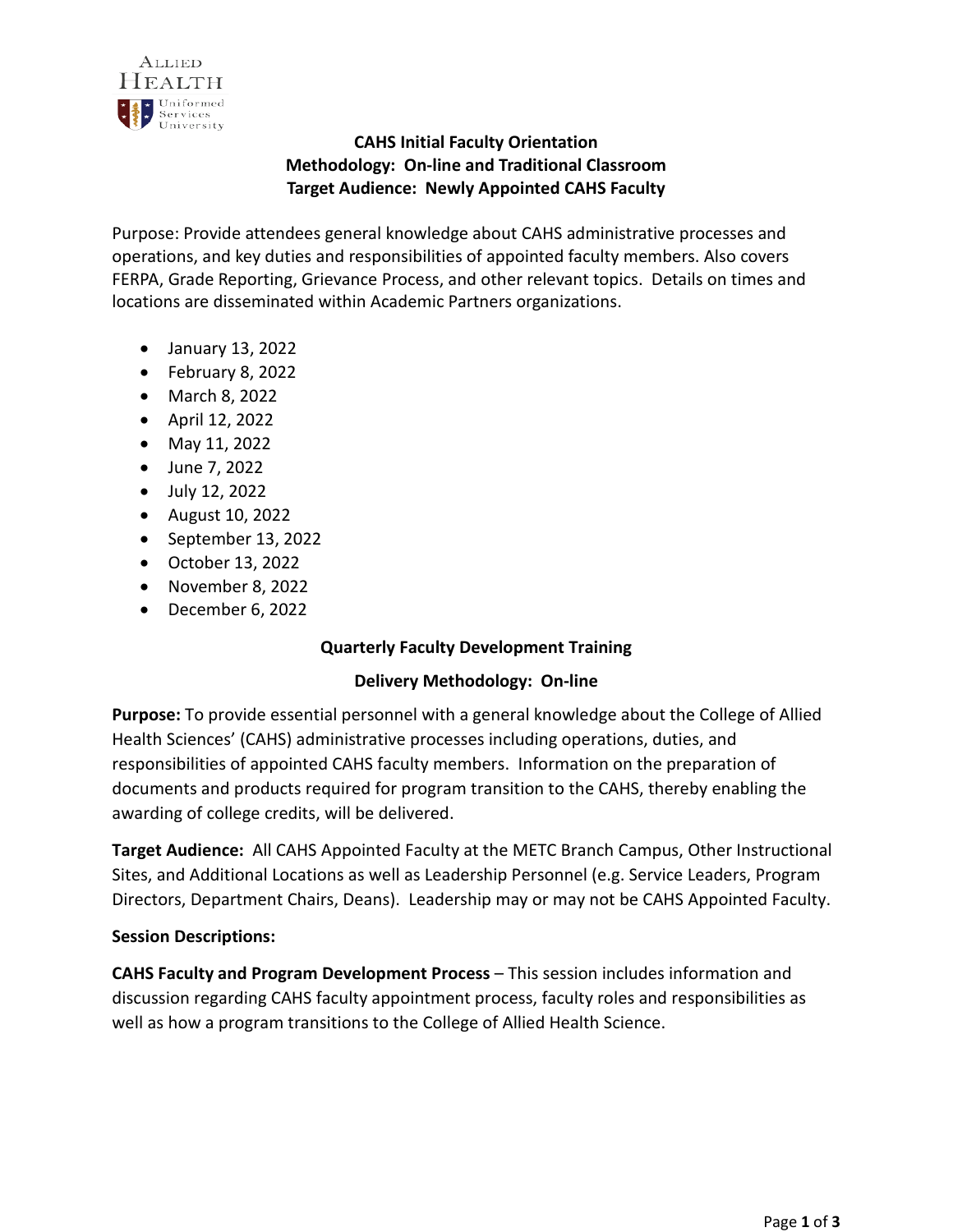

**Curriculum Development and Syllabus Creation** – This session includes information and discussion regarding the development of CAHS curriculum to include understanding course numbers, conducting curriculum analysis for converting contact hours to semester hours and creating syllabus for new and existing programs.

**Accreditation (Institutional and Programmatic)** – This session includes information and discussion regarding Accreditation, to include the purpose, general requirements and process of both Institutional and Programmatic Accreditation.

### **Faculty Development Training Schedule and Link:**

Sessions will be offered every 3rd Thursday of the month from **11:30 to 12:30 CST** presented through Microsoft Teams (USU version) via the following link: [Quarterly Faculty Development](https://www.google.com/url?q=https://teams.microsoft.com/l/meetup-join/19%253ameeting_ZGMzZmEwZDYtMWZhMy00ZjI1LWI5ZDgtMGQzMWYzMmU3ZGVh%2540thread.v2/0?context%3D%257b%2522Tid%2522%253a%2522471e8221-0089-4c4b-b372-211a5aa9e0dd%2522%252c%2522Oid%2522%253a%25226c81772d-90e9-4a33-bc13-77dbc73c677c%2522%257d&sa=D&source=calendar&ust=1641830140255182&usg=AOvVaw26ReYxVAFy-SFRm4m52PW0)  [Training](https://www.google.com/url?q=https://teams.microsoft.com/l/meetup-join/19%253ameeting_ZGMzZmEwZDYtMWZhMy00ZjI1LWI5ZDgtMGQzMWYzMmU3ZGVh%2540thread.v2/0?context%3D%257b%2522Tid%2522%253a%2522471e8221-0089-4c4b-b372-211a5aa9e0dd%2522%252c%2522Oid%2522%253a%25226c81772d-90e9-4a33-bc13-77dbc73c677c%2522%257d&sa=D&source=calendar&ust=1641830140255182&usg=AOvVaw26ReYxVAFy-SFRm4m52PW0) Schedule and content are subject to change. **\*\*NOTE**: If you are outside of the USU network you must enter the training session through the web browser.

#### **Schedule:**

#### **First Quarter 2022**

- 20 Jan CAHS Faculty and Program Development Process
- 17 Feb Curriculum Development and Syllabus Creation
- 17 Mar Accreditation (Institutional and Programmatic)

#### **Second Quarter 2022**

- 21 Apr CAHS Faculty and Program Development Process
- 19 May Curriculum Development and Syllabus Creation
- 16 Jun CAHS Program Review / Revisions

#### **Third Quarter 2022**

- 21 Jul CAHS Faculty and Program Development Process
- 18 Aug Curriculum Development and Syllabus Creation
- 15 Sep TBD